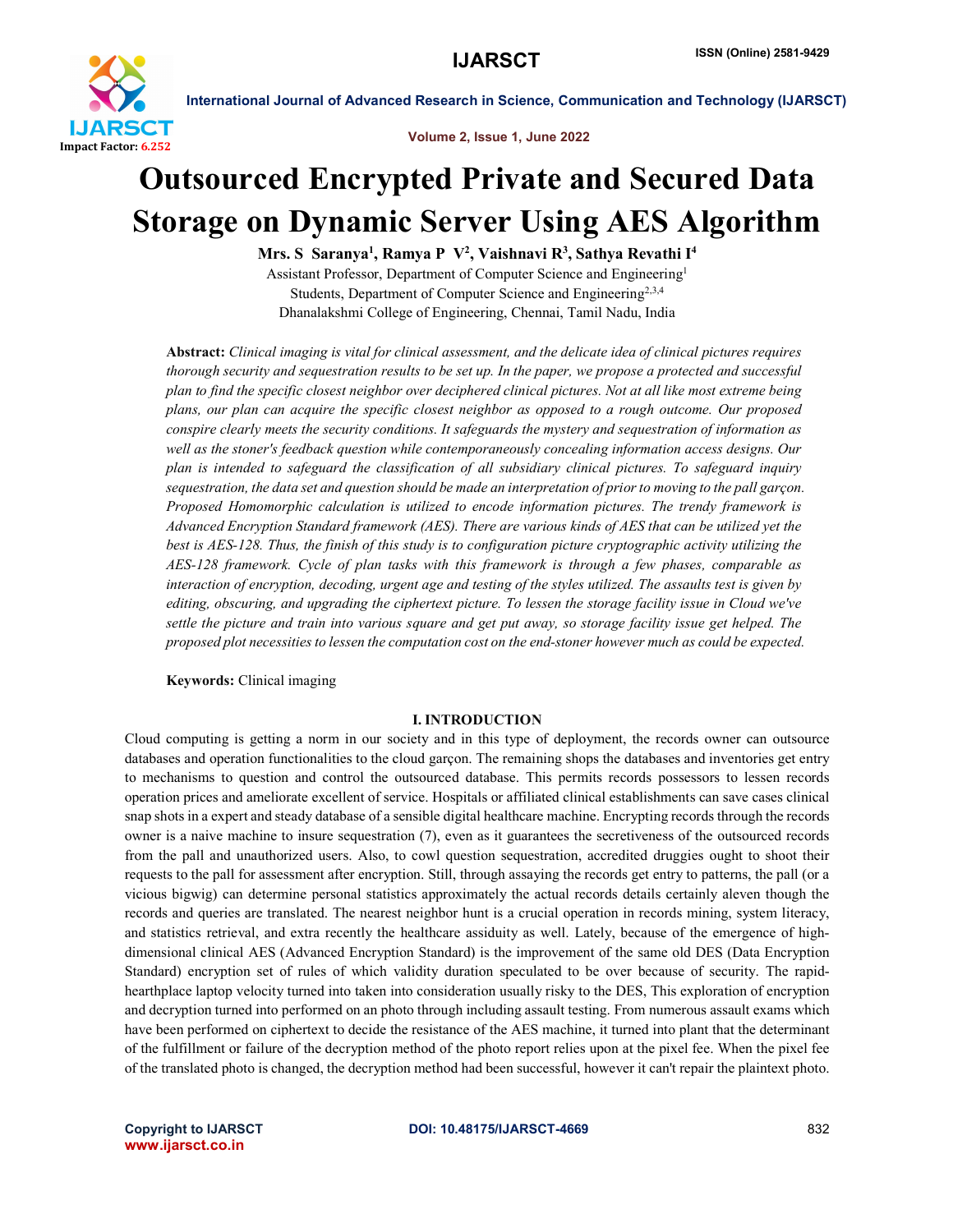

### Volume 2, Issue 1, June 2022

### II. SYSTEM ANALYSIS

### 2.1 Existing System

There are some of powerful schemes to locate the approximate nearest neighbour, designed to enhance effectiveness in area and time on the value of delicacy. The scheme grounded on Position Sensitive Hashing (LSH) is a wellacknowledged and powerful machine that solves the closest neighbor question hassle in high-dimensional area. The LSH scheme (20) embeds information in low-dimensional subspaces and makes use of hash tables to ameliorate effectiveness. e maximum residing algorithms, this machine can benefit the precise nearest neighbor in place of an approximate bone. The splendor of this machine is simplicity, with inside the experience of simpler-processing without related to complicated information systems. The methods have boundaries and aren`t relevant to the healthcare assiduity`s scientific imaging hassle. These schemes, which might be grounded on unique information systems can lessen the quest time value due to the tree-established affiliation of information. Still, comparable information systems undergo large pre-method time and reminiscence area, and in order that they are not relevant for high-dimensional and large-scale information.

### Disadvantages

- The want for accuracy withinside the healthcare industry, those LSH-primarily based totally schemes aren't appropriate for fixing the clinical snap shots problems.
- The present strategies have obstacles and aren't relevant to the healthcare industry`s clinical imaging trouble.
- Image overloaded trouble due to the fact all snap shots are saved in equal location.

### 2.2 Proposed System

We advise a steady and powerful scheme to discover the precise nearest neighbor over translated clinical images. Rather of calculating the Euclidean distance, we reject applicants through calculating the decrease certain of Euclidean distance that`s associated with the suggest and general divagation of statistics. Proposed an powerful scheme for k-nearest neighbor hunt, which complements the safety of the decryption key and decreases the load on statistics possessors. To triumph over homoeopathic set of rules we had used aes set of rules. Based in this set of rules, we gift an powerful scheme. Our proposed scheme glaringly meets the safety conditions. It protects the secretiveness and sequestration of statistics in addition to the stoner`s enter question at the same time as contemporaneously hiding statistics get right of entry to patterns. The fashionable device is Advanced Encryption Standard device (AES). There are severa styles of AES that may be used however the best is AES-128. So, the cease of this look at is to layout photograph cryptographic operation the use of the AES-128 device. It turned into plant that this device is proof against cropping attacks, however now no longer proof against blurring and development attacks. Improve the effectiveness if photograph garage function.

### Advantages

- Our scheme is designed to insure the confidentiality of all affiliated clinical images. To insure question sequestration, the database and question want to be translated earlier than shifting to the pall garçon.
- Using this set of rules, severa information factors are excluded in regular time in preference to direct time. When the rudiments are high-dimensional information, the computational price discount can be significant.
- Advanced Encryption Standard (AES) is a cryptographic set of rules that may be used efficaciously to steady information.
- AES (Advanced Encryption Standard) is the improvement of the usual DES (Data Encryption Standard) encryption set of rules of which validity duration prepurported to be over because of security.

### Modules

- Design Goals
- Security Guarantee
- Advanced Encryption Standard (AES)
- Scalability
- Block storage

www.ijarsct.co.in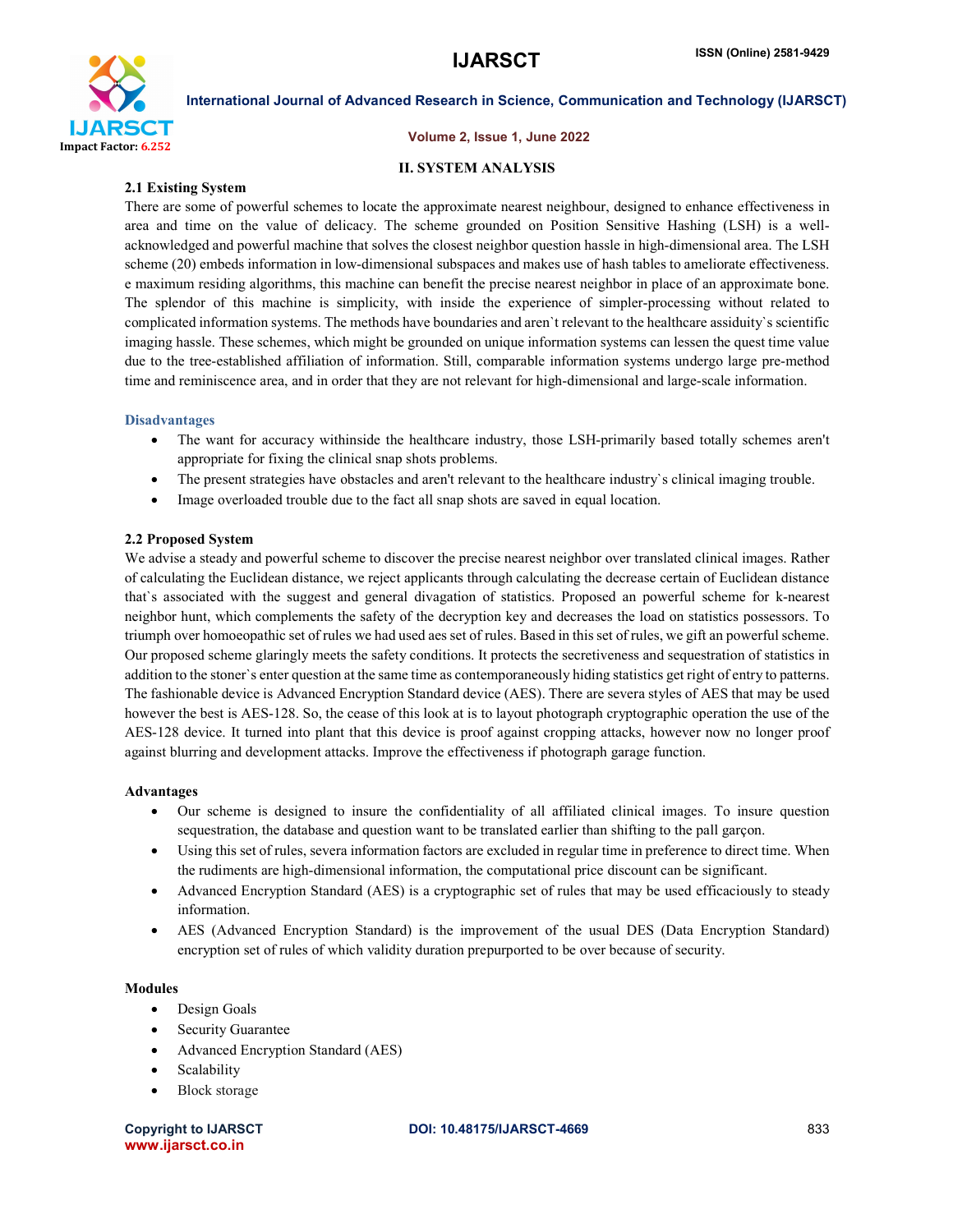

Volume 2, Issue 1, June 2022

### 2.3 Design Goals

Our scheme achieves semantic protection below quantifiable leakage functions. In different words, we are able to officially outline the perspectives of the cloud server in stateful leakage functions. Four realities in our scheme, videlicet a statistics proprietor (e.g., hospital), more than one statistics druggies (e.g., croakers in special regions), and semi-sincere cloud servers. Note that statistics druggies are legal with the aid of using the statistics proprietor. The statistics proprietor. Alice owns a clinical photograph database M, which she`d want to outsource to the cloud server. Due to the perceptivity and sequestration of clinical snap shots, Alice encrypts those snap shots in addition to computing and encrypting the imply and widespread divagation for every photograph withinside the database. In order to reuse the question, Alice outsources the translated calculated outcomes and database to the cloud server. A licit statistics stoner Bob can add a clinical photograph to the pall server and question the precise nearest neighbor to insure the sequestration of the question, Bob encrypts Q with the key pk. Also, Bob computes the imply and widespread divagation of  $Q$ , Also, he sends his translated question and affiliated records after encrypting d.

### 2.4 Security Guarantee

The owner Alice outsources the encrypted picture database Epk (M) to C1 and sends the name of the game key to C2. The cause of our scheme is to efficaciously and securely recoup the file that is closest to the question withinside the translated database. In brief, now a licit consumer desires to seek out the precise nearest neighbor of his question file  $Q<$ q1> grounded at the translated scientific picture database Epk (M) saved in C1. Originally, the consumer sends his translated question facts to C1. After this, C1 and C2 use the underneath 3 protocols to safely seek the closest neighbor of the enter question Q. In the end, simplest the consumer will realize the precise nearest neighbor to  $Q$ . The vital manner of our algorithm. consumer Bob desires to look for an picture that's the maximum analogous to his question  $Q$  grounded on Epk (M) in C1. First of all, Bob computes the suggest and preferred divagation of  $Q$ , denoted via way of means of  $\mu q$ and  $\sigma q$ . Also he encrypts  $\mu q$  and  $\sigma q$  with key, expressed as  $Epk(\mu q)$  and  $Epk(\sigma q)$ . After that, Bob encrypts the question picture Q as Epk (Q) and sends Epk ( $\mu$ q), Epk ( $\sigma$ q). and Epk (Q) to the cloud server C1. After C1 gets the question request and affiliated facts from Bob, the cloud servers will execute the question process.

### 2.5 Advanced Encryption Standard (AES)

Advanced Encryption Standard (AES) is a cryptographic set of rules that may be used successfully to steady information. This AES set of rules works on information blocks withinside the shape of four x four matrix. Symmetrical ciphertext blocks can cipher (encipher) and decrypt (decipher) information. AES set of rules makes use of clicking the cryptographic keys 128, 192, and 256 bits to encrypt and decipher the information. Thus, this set of rules is called AES-128, AES-192, and AES-256. This set of rules additionally has every other call that`s Rijndael set of rules. It's due to the fact this set of rules become made through Rijndael, that is mixed from Vincent Rijmen dan John Daemen. AES (Advanced Encryption Standard) is the improvement of the same old DES (Data Encryption Standard) encryption set of rules of which validity length speculated to be over because of security. the technique levels of this set of rules, there are three fundamental processes, particularly encryption, decryption, and essential expansion.

### 2.6 Scalability

When the translated database is outsourced to the cloud servers, steady question protocols and algorithms want to store the secretiveness and sequestration of the outsourced database in addition to the stoner`s question in any respect times. At the equal time, records get entry to styles need to be hidden from the cloud. In our scheme, due to the encryption of question  $Q$  and the semantic protection When the translated database is outsourced to the cloud servers, steady question protocols and algorithms want to store the secretiveness and sequestration of the outsourced database in addition to the user`s question in any respect times. At the equal time, records get entry to styles need to be hidden from the cloud. In our scheme, due to the encryption of question  $Q$  and the semantic protection. Our proposed scheme has suitable scalability performance. And the dynamic modifications to the database have almost no effect on our algorithm.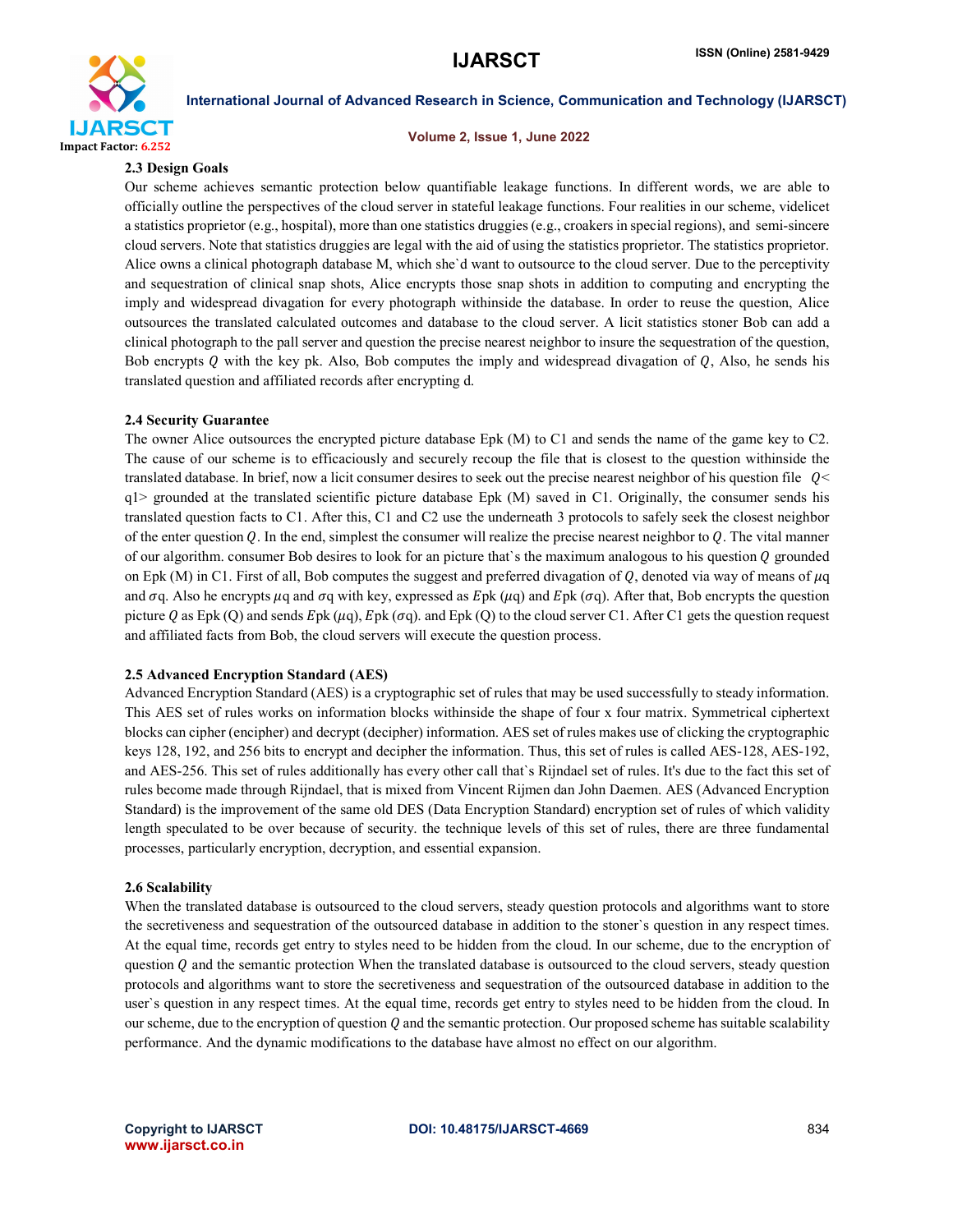

### Volume 2, Issue 1, June 2022

### 2.7 Block Storehouse

Block storehouse chops records into blocks get it and shops them as separate portions. Each block of records is given a completely unique identifier, which permits a storehouse gadget to area the decrease portions of records anyplace is maximum accessible. Block storehouse is regularly configured to uncouple the records from the user`s terrain and unfold it throughout more than one environment which could greater serve the records. And also, while records is requested, the underpinning storehouse software program reassembles the blocks of records from those environment and offers them again to the user.

### III. SYSTEM ARCHITECTURE

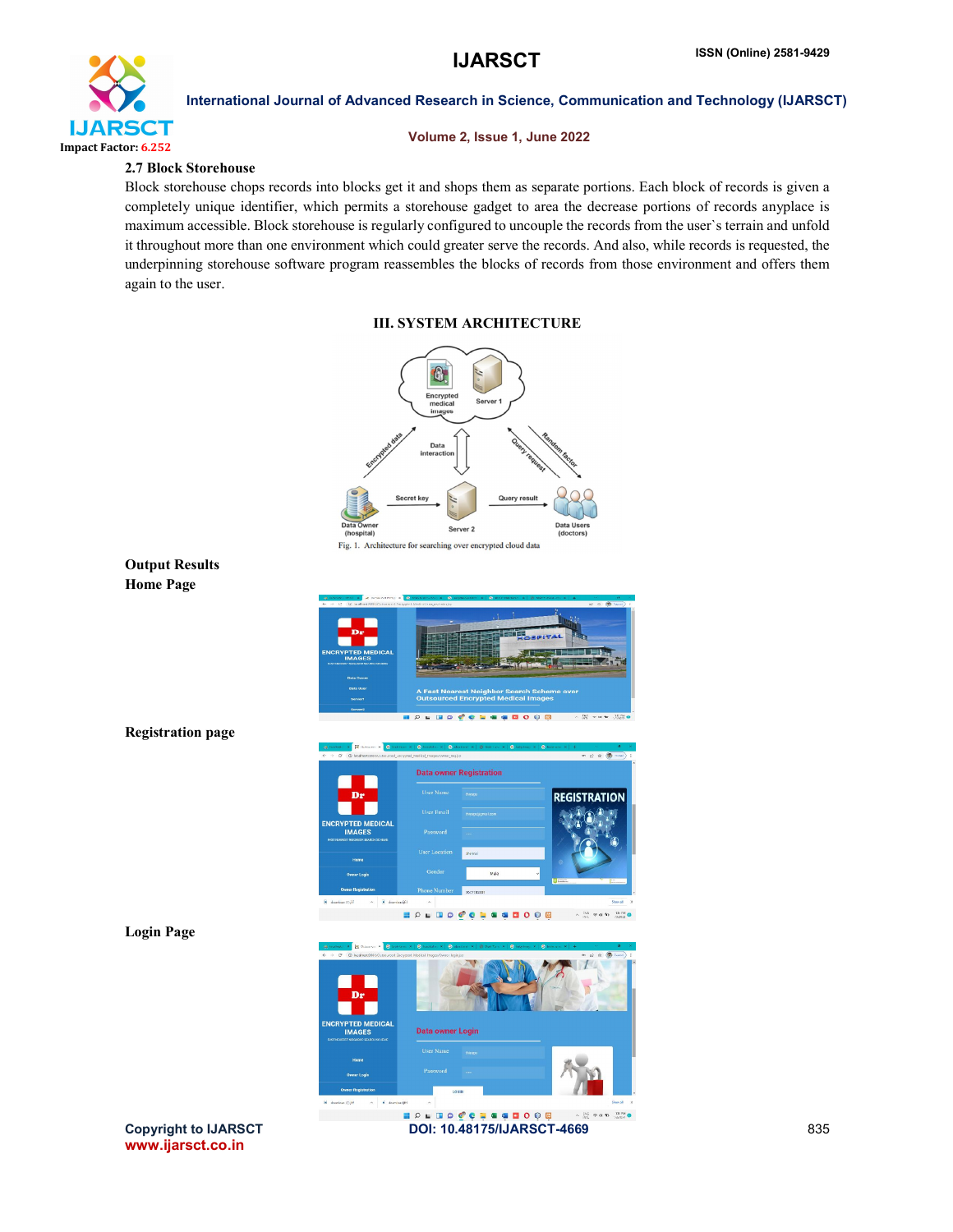# **IJARSCT** Impact Factor: 6.252

International Journal of Advanced Research in Science, Communication and Technology (IJARSCT)

Volume 2, Issue 1, June 2022

es with encryption in Cloud **YPTED DA HOLDOCCLASHOOM**  $\sim$   $\frac{2.6}{201}$   $\approx$  48 50  $\frac{120 \text{ m}}{0.2012}$  O

### User File Details

Upload File to Cloud



### File Details

|                                           |               | <b>File details</b> |                              |                    |                |             |                                |                        |
|-------------------------------------------|---------------|---------------------|------------------------------|--------------------|----------------|-------------|--------------------------------|------------------------|
| Dr                                        | Owner<br>name | File<br>пище        | <b>Description</b>           | kev1               | key2           | key3        | File<br><b>Folders</b><br>type | $\overline{a}$<br>date |
|                                           | nspom         | dsfsd regof         |                              | gegr               | esoff          | stdfg       | Image server3                  | 4.09<br>23/02/2022     |
| Home                                      | mogan java    |                     | java is very<br>use full     | basic java         | advance<br>ava | ava         | textfile server3               | 5.28<br>23/02/2021     |
| <b>Userdetail</b>                         | mogan java    |                     | java is most<br>people lifes | serverlet          | advance        | qct<br>nost | textfile server1               | 15.29<br>23/02/2021    |
| <b>File detail</b><br>request and respond | mogan python  |                     | python is very<br>useful     | advancepython very | python<br>most | most        | textfile server1               | 530<br>23/02/2022      |
|                                           |               |                     | mogan python python levels   | levels1            | levels2        | leels3      | textfile server3               | 531<br>23/02/2022<br>÷ |

### IV. CONCLUSION

Cloud- primarily based totally digital healthcare structures can be including popular, in particular because of the functionality to percentage and get right of entry to records in real- time throughout associations. From numerous assault assessments which have been executed on ciphertext to decide the resistance of the AES system, it changed into plant that the determinant of the fulfillment or failure of the decryption procedure of the picture report relies upon at the pixel price. When the pixel price of the translated picture is changed, the decryption procedure had been successful, however it cannot repair the plaintext picture we supplied a stable and green scheme to discover the precise nearest neighbor over encrypted scientific pix stored. To conquer garage trouble we break up garage area into distinctive manner we've created a couple of folders. The Advanced Encryption Standard (AES) set of rules changed into effectively carried out to encrypt an picture. In the decryption procedure, this technique can repair plaintext as clean as before. Attack check is given at the ciphertext via way of means of cropping, blurring, and enhancing. It is observed that this technique can understand plaintext without a doubt for cropping attacks. The overall performance of our scheme is evaluated the use of real-global scientific pix.